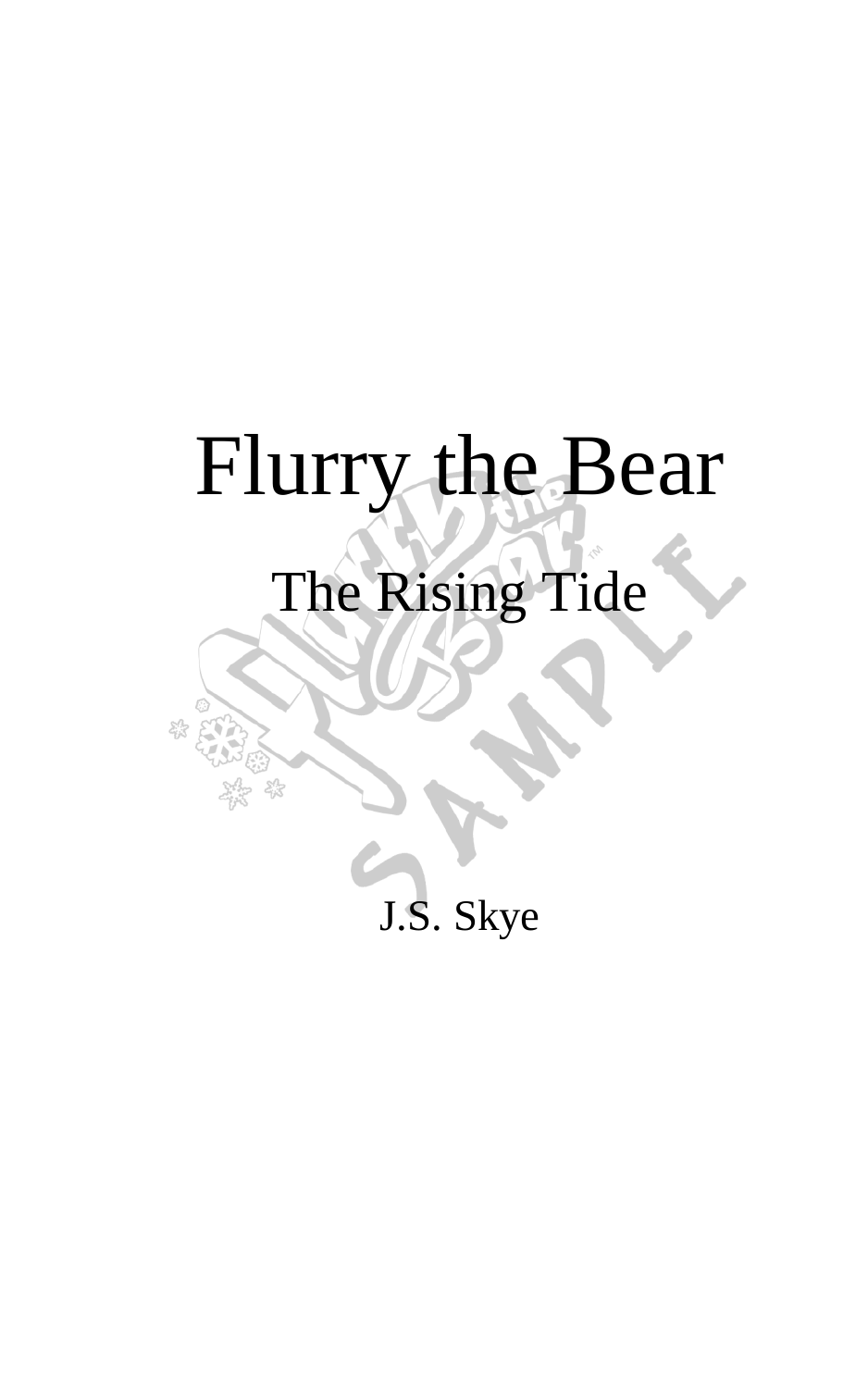All characters featured in this novel, the distinctive names and likenesses thereof, and all related content are the sole property of J.S. Skye. No similarity between any of the names, characters, persons, and/or institutions in this book with those of any living or dead person or institution is intended, and any such similarity which may exist is purely coincidental.

> The Rising Tide (Flurry the Bear – Book 5) Copyright © 2015 J.S. Skye All rights reserved. www.FlurryTheBear.com

Cover art by Luís Figueiredo, J.S. Skye, & Tony Washington

> ISBN: 0692478051 ISBN-13: 978-0692478059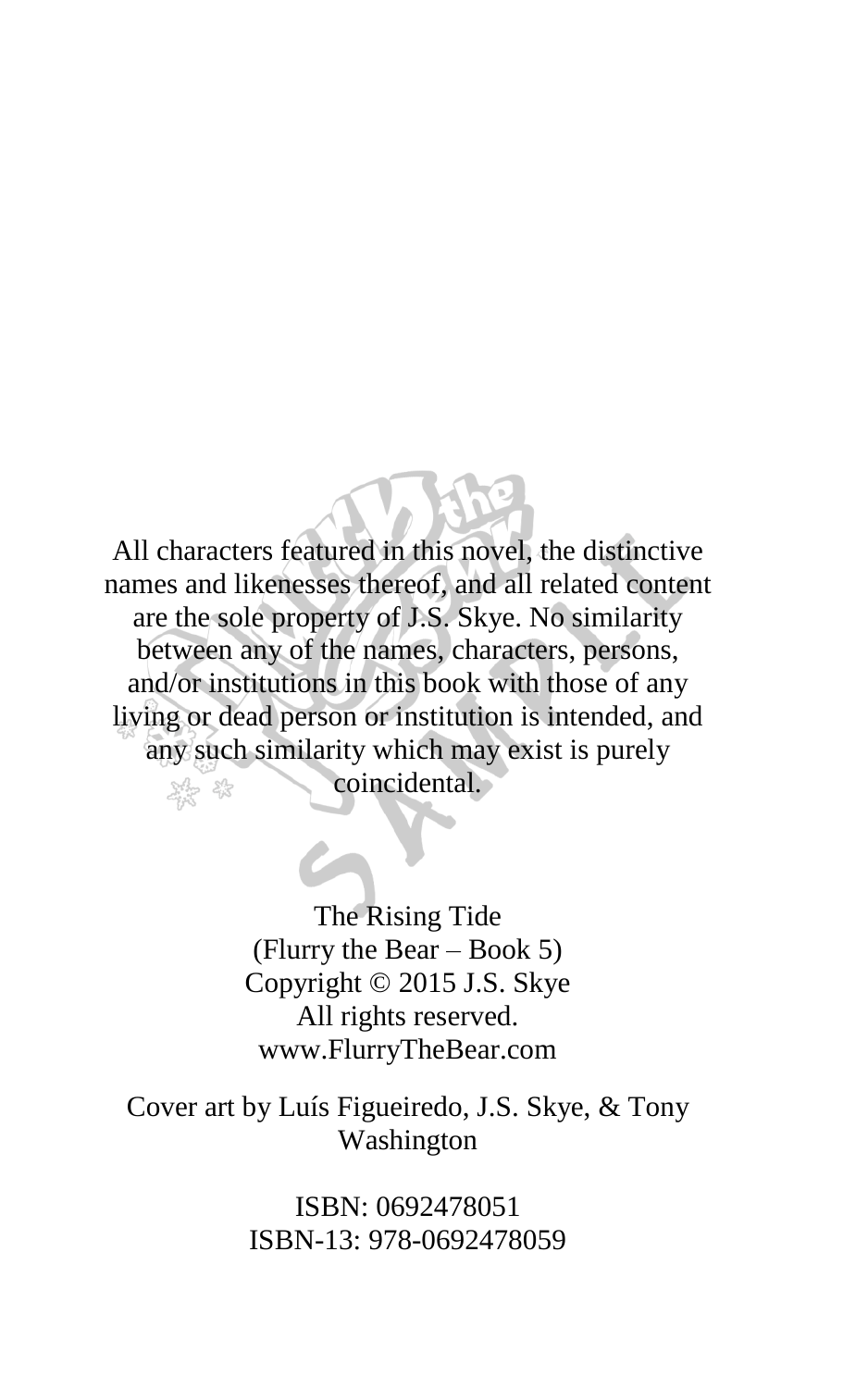

The Arctos was a massive ship. The imposing shadow it cast enveloped its prey as it closed in on the smaller vessel that only a moment ago attempted to flee. Black Bear'd stepped out from the captain's cabin and addressed his crew. "Bring me the prisoners! Theran has something special planned for them!"

The crew groveled at the sound of his voice. "Yes, sir! Right away, sir!" they all replied.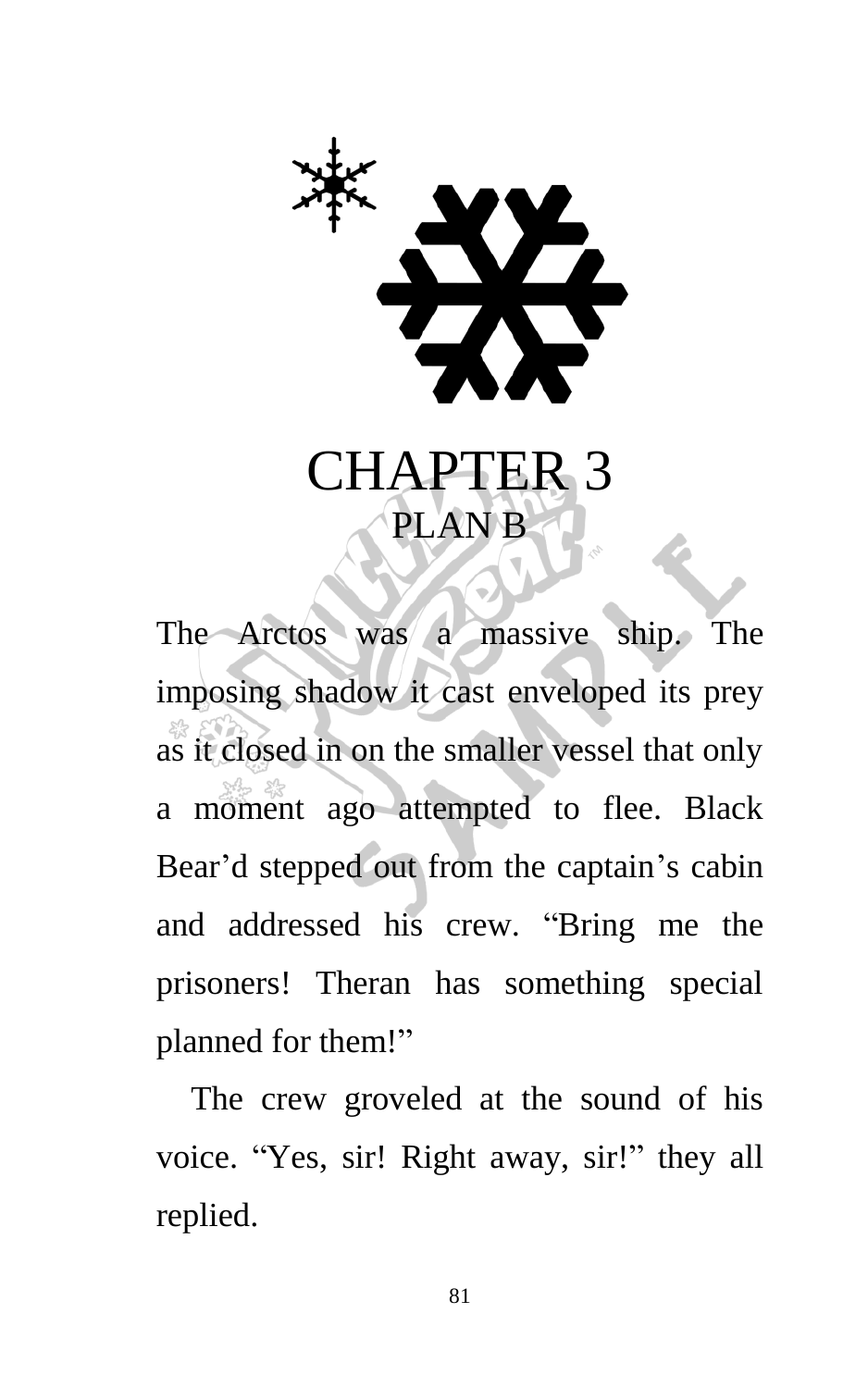Black Bear'd was a sight to behold. If being a grizzly bear was not enough to incite fear, the sheer fact that he stood more than eight feet tall would make anyone quake in their boots. However, Black Bear'd took it a step further. The tips of his beard were on fire. Nobody knew how that was possible without catching the rest of his beard or even his clothes on fire, too. His crew assumed he had dabbled in evil powers of some kind to achieve that. With his eyes aglow like burning embers, fearsome was an understatement when Black Bear'd came to mind.

The pirate captain stood on the deck of his ship and observed his crew board the runaway vessel. Little did he know what took place right below his boots.

Flurry and the others had now snuck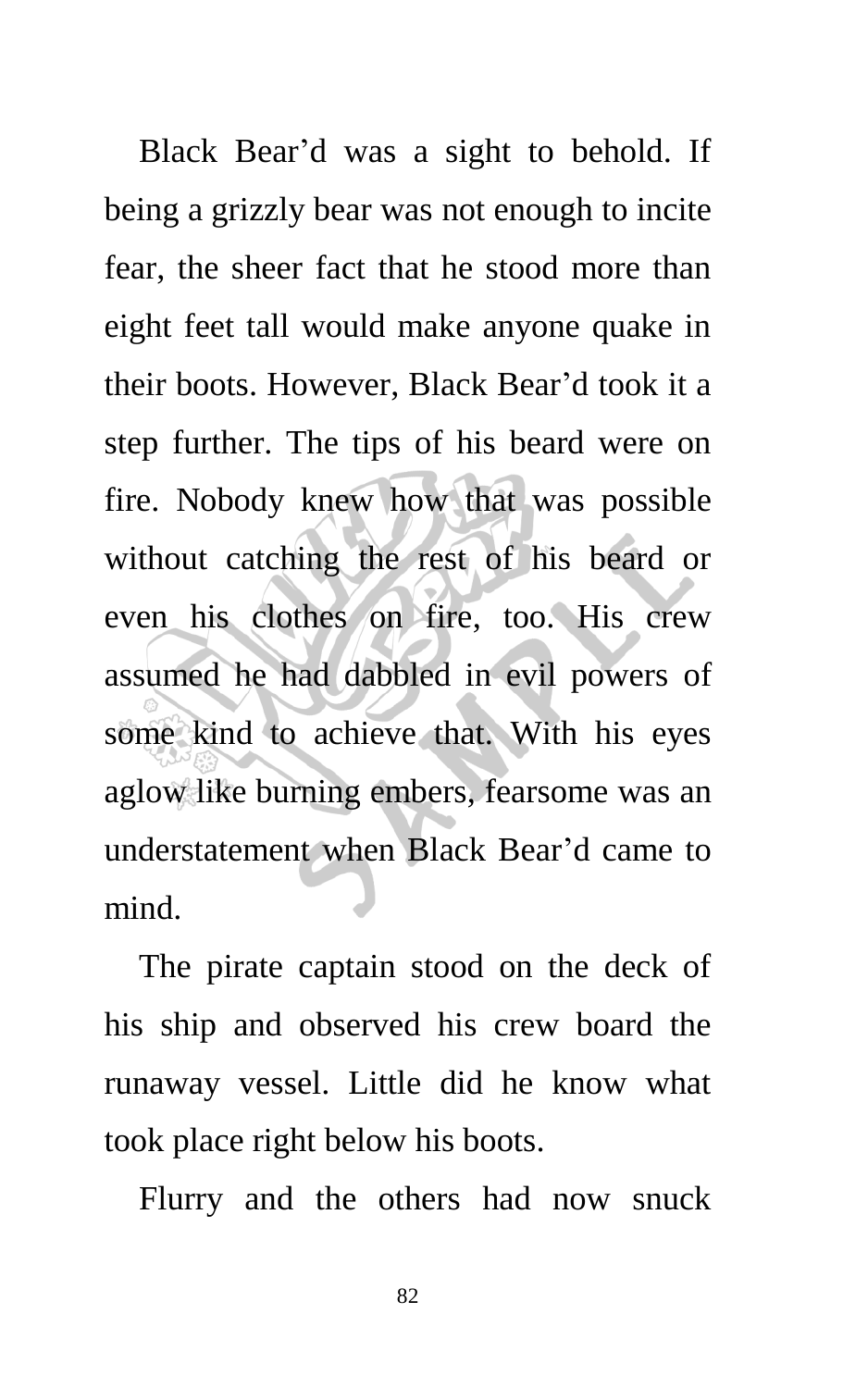aboard the ship. They left the polar bears back on the other ship. That would have seemed like a cowardly thing to do if it was not all part of the plan. Drizzle had explained to him that the polar bear crew would be brought aboard and act as a distraction from their mission to free their friend Björn, also known as Captain White Cloud.

It was Shinyuu who started Cloud's nickname. Björn was a big, white polar bear, and Shinyuu liked to refer to him as a big, white, fluffy cloud.

Flurry agreed with Shinyuu's assessment when they entered the brig and found more polar bear prisoners, along with Björn himself. Flurry now only thought of him as Cloud.

"Cloud!" Shinyuu cheerfully shouted.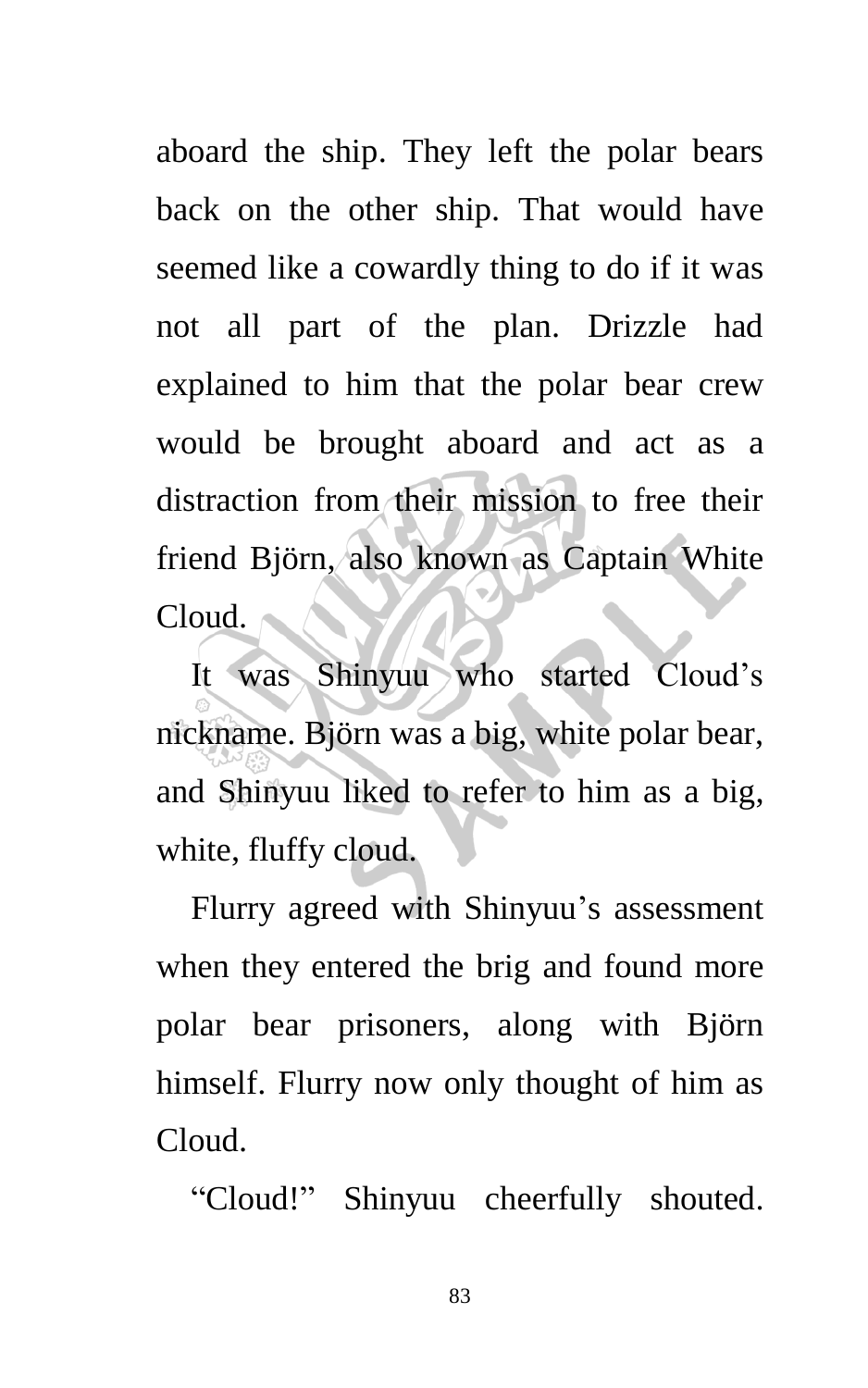"You're alive!" The red panda rushed over to his friend and removed his shackles.

"Shinyuu?" Cloud replied, unsure if his eyes were playing tricks on him or not. "Is that really you?" The polar bear grabbed Shinyuu, picked him up, and gave him a big bear hug. With a boisterous laugh he added, "It's great to see you, old friend!"

After being set back down, Shinyuu gave introductions. "I'm sure you remember my closest brother, Chingu. He's the one you should thank. We couldn't have done it without him."

Chingu bowed, but Cloud approached and grasped the young warrior by the wrist and shook. "I'm honored to be in your presence, again."

"Likewise," Chingu replied.

"And who are these little ones?" Cloud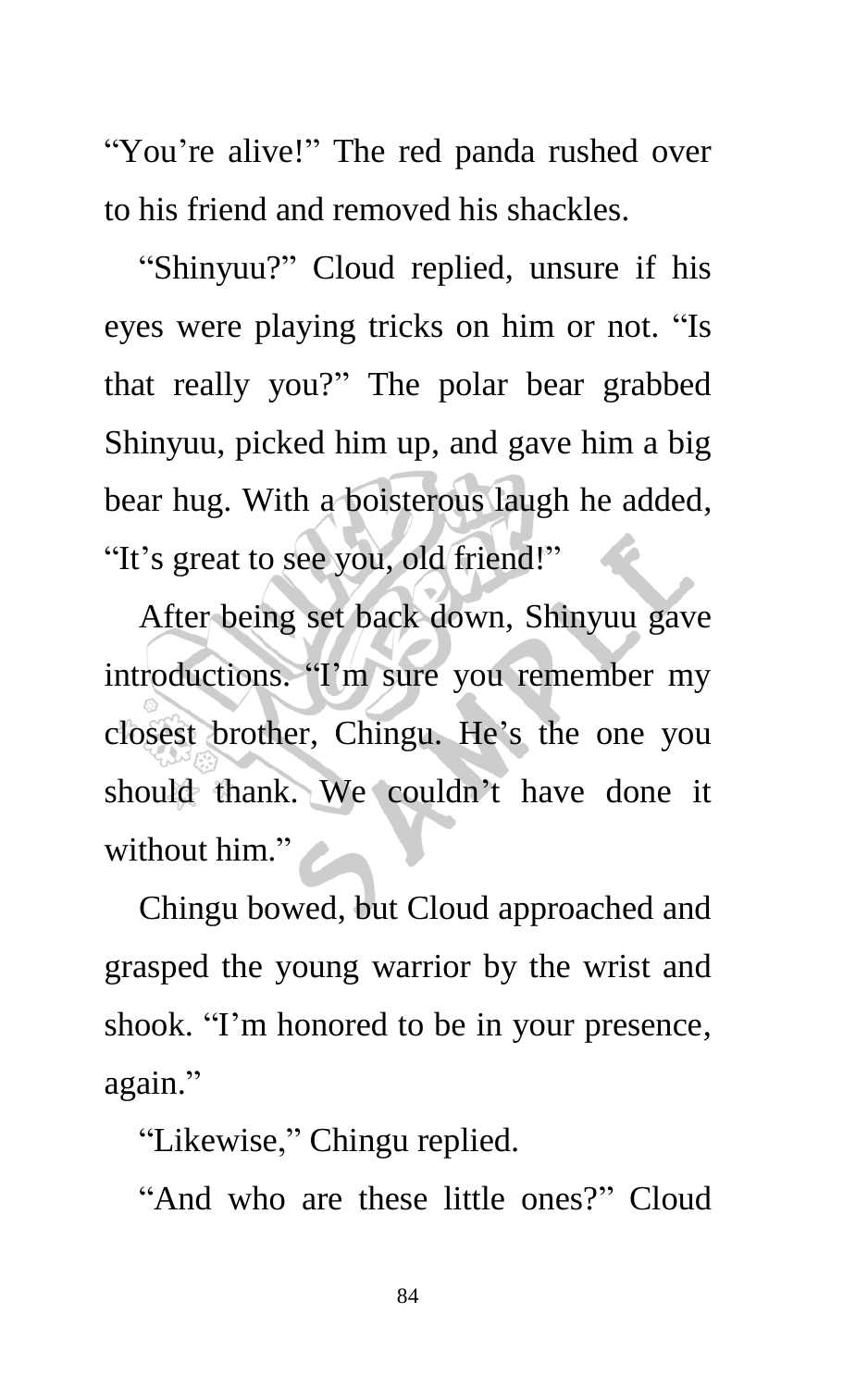inquired.

"My name is Drizzle," the black-furred cub spoke up first. "I travel with Chingu." He pointed to the others and continued. "This is Flurry, Noah, Caboose, Boaz, and Honja."

Cloud motioned at the other polar bears and responded, "These are what's left of my crew. This is my quartermaster Einar; the big brute of a bear in the back is Egil; and standing behind all of you is Stian. I wish more of my crew had survived, but sadly we're all that's left." Grief filled Cloud's face when he relayed his words.

"Not true!" Flurry responded. "The others are alive, too."

"What?" Cloud's face lit up.

"Yeah, it's true," Drizzle replied as he shot Flurry a frustrated look. The two of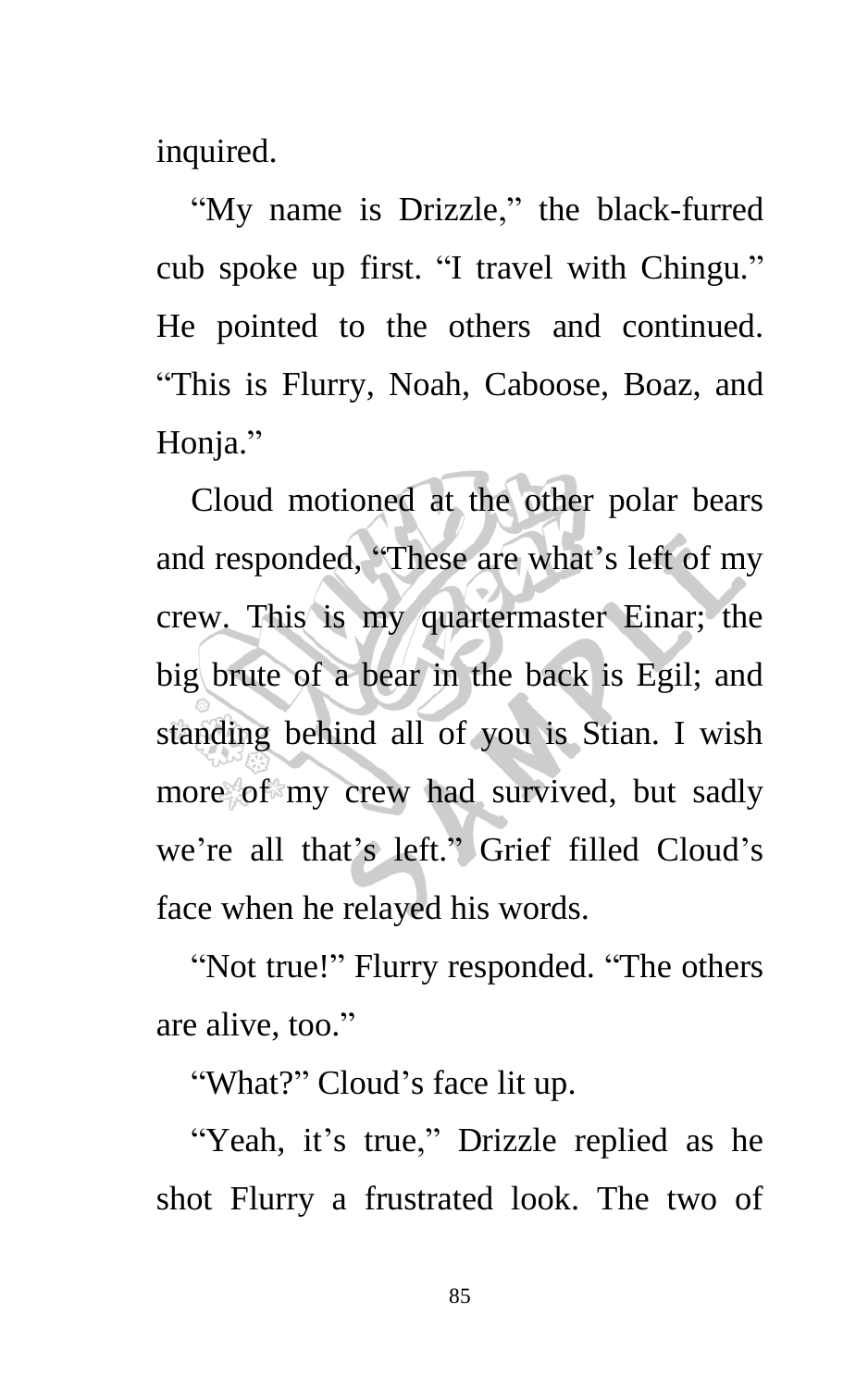them were always in competition with each other. These were Drizzle's new friends, but Flurry always wanted to be the center of attention and take credit for everything. Flurry had a smug look on his face. With his arms crossed, he stood there and stared back at Drizzle. Drizzle grunted and turned away.

The sound of many footsteps were heard up above, and a sudden commotion. "What's going on?" Cloud asked.

Chingu spoke up. "That's part of our plan. Your crew is being brought aboard as captives. Black Bear'd has no idea we are down here or that you have been freed. When we attack, our full force will be on his ship. He won't know what hit him."

Life came back to the faces of the polar bear captives. They quickly armed themselves. "Bring it on!" exclaimed Egil,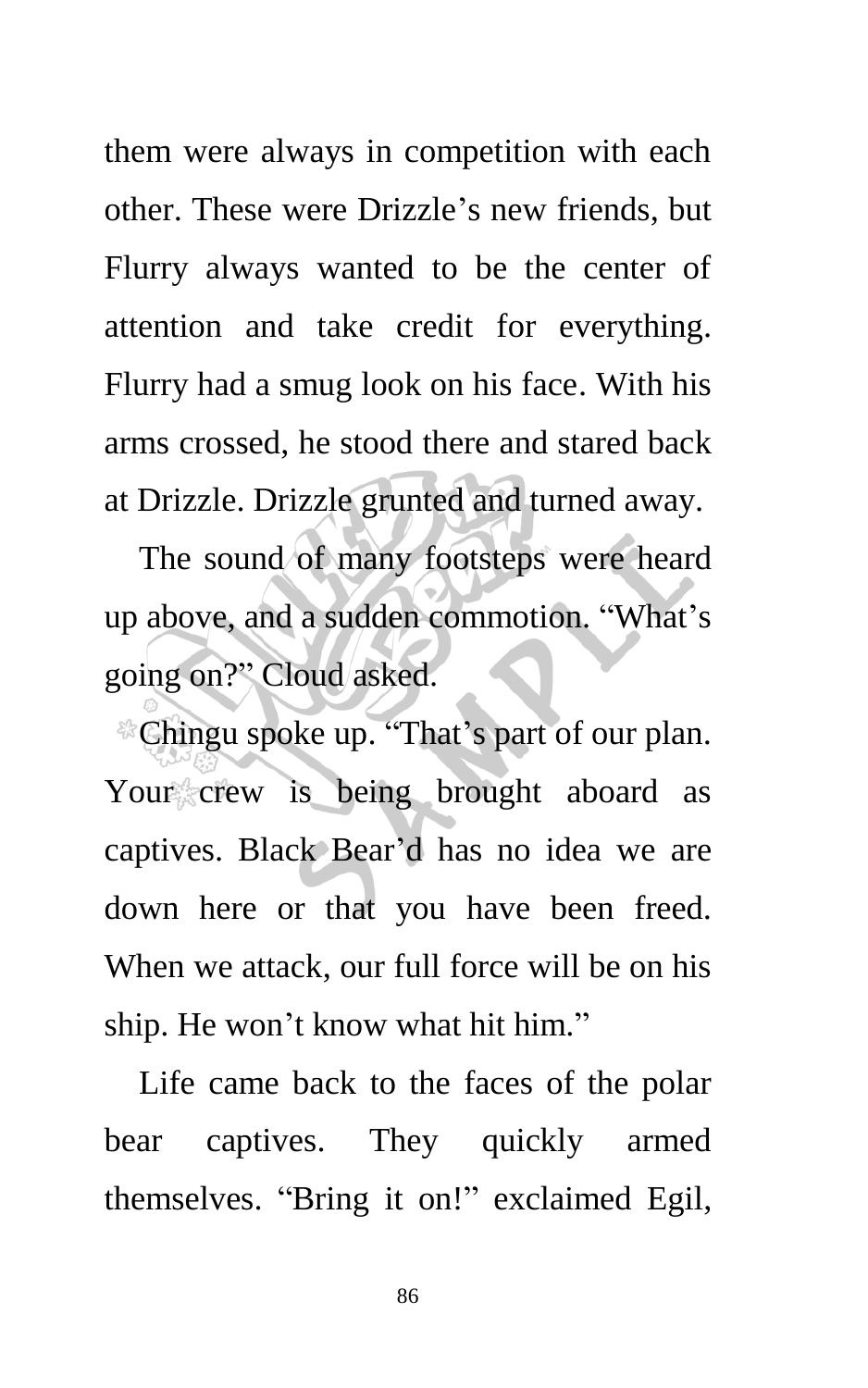the largest and most forbidding of the polar bear team.

Chingu and Shinyuu had already taken care of any enemies below deck before they worked their way to the brig. Their only opposition was up above. As they made their way to the final set of steps, Cloud suddenly froze. He slowly turned to Chingu with a stone-cold expression on his face. "You did make sure 'he' isn't on the ship, right?"

Not understanding the question, Chingu replied, "I'm certain Black Bear'd is on the ship."

"No, not him. I want him here; I have a score to settle. I'm talking about his friend. The evil sorcerer."

"We haven't seen any sign of him," Shinyuu replied.

"Perhaps he's on the other ship?" Drizzle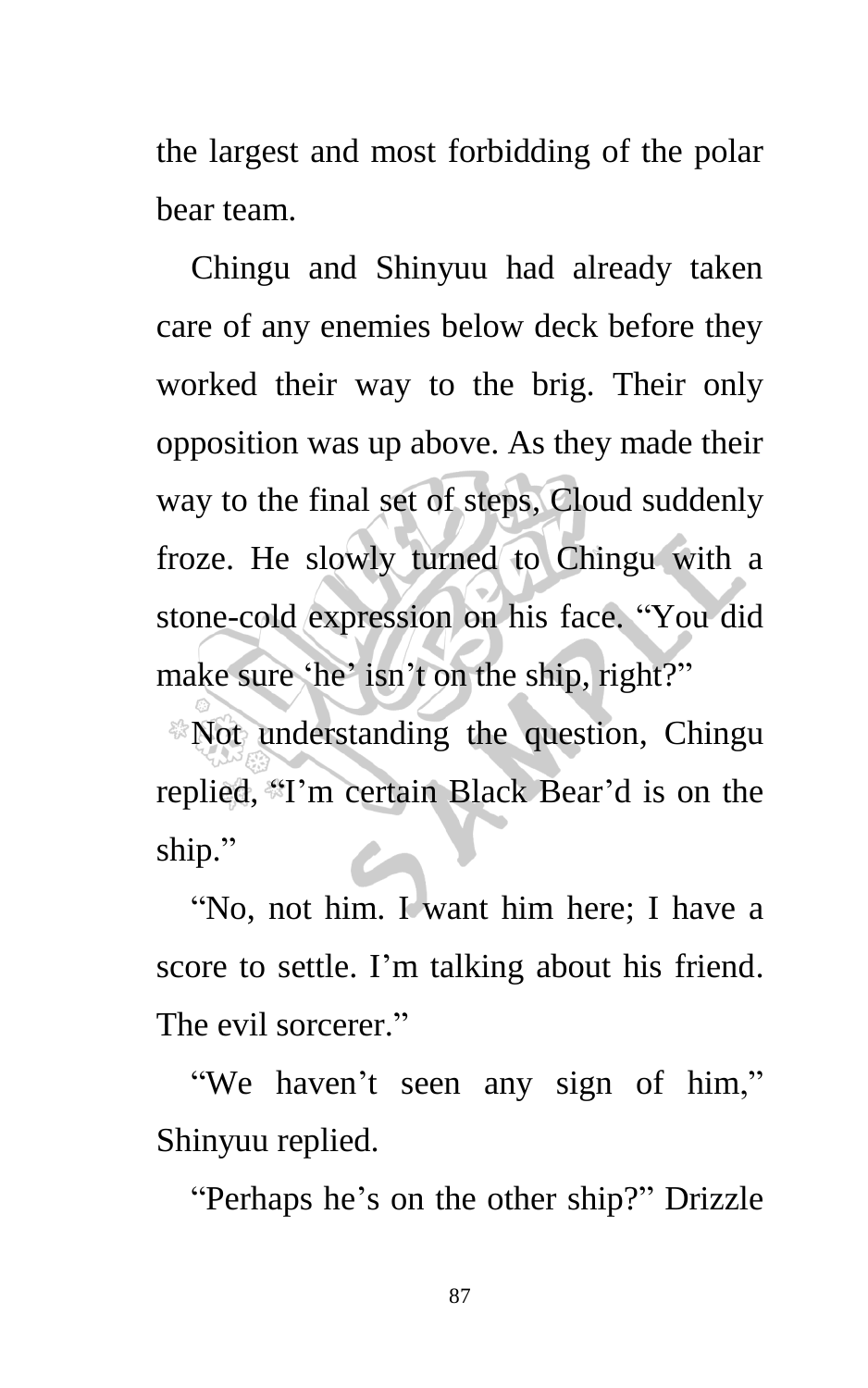inquired.

"Let's hope so," Cloud continued. "If he's here, this will all be for nothing."

Flurry swallowed hard. He was not certain who Black Bear'd or the sorcerer were, but by the way they all talked about those two, Flurry imagined the worst.

Chingu looked back at the cubs and said, "Just like last time, all of you stay behind." Chingu inched his way forward, paused, and then turned back and added, "Flurry, I mean it! Stay put this time."

Flurry was incensed with Chingu's statement and shouted, "Me? Why is it always me?" Noah leapt toward Flurry and put his paw over the bear's mouth, but it was too late. Flurry had blown their cover.

A pirate whirled around and pointed at them. "There! We have stowaways aboard!"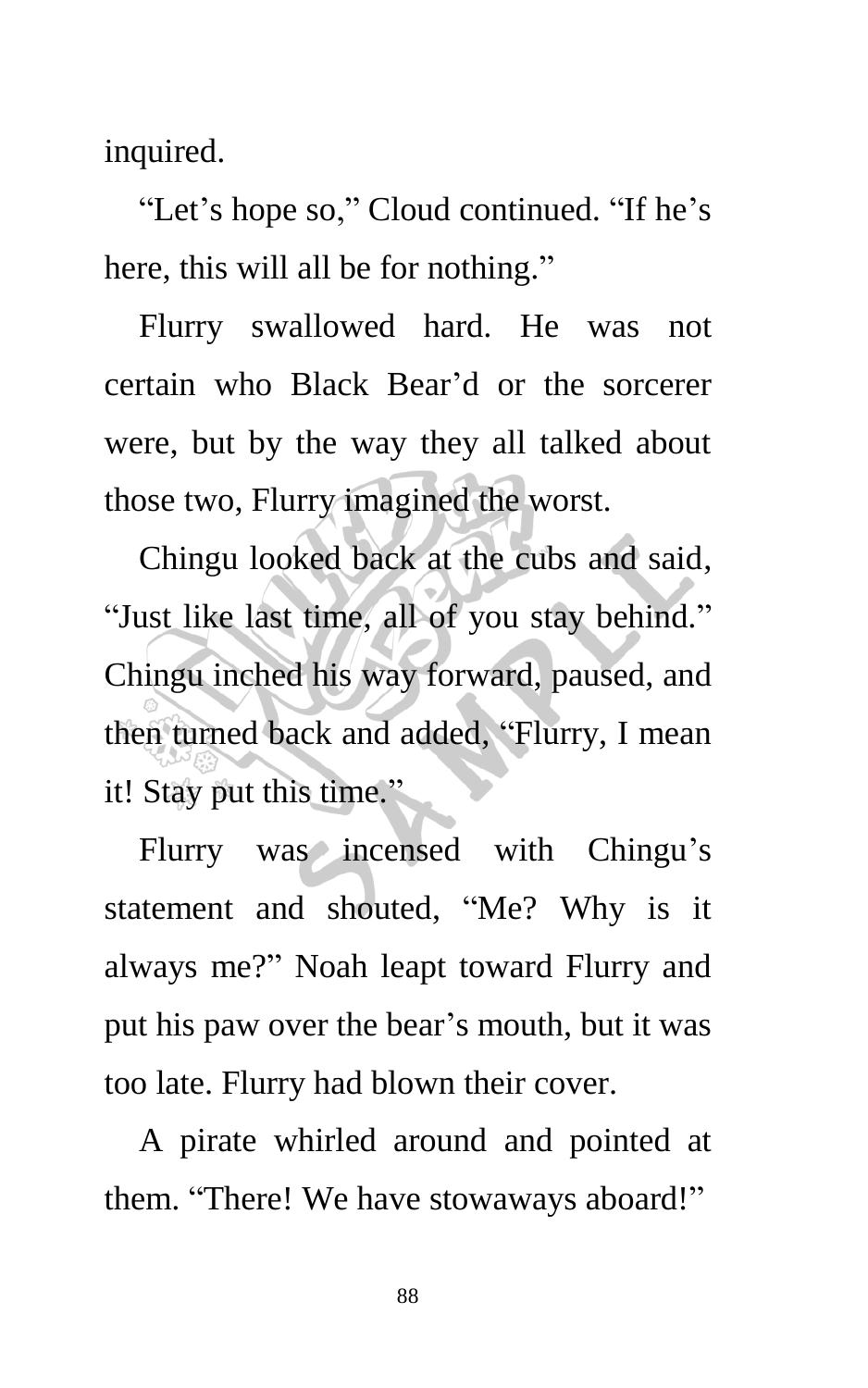Black Bear'd shifted his flaming gaze toward them. Before he could react, Chingu, Shinyuu, Cloud, and the other three polar bears charged with a bellowing battle cry. The rest of the polar bear crewmembers took advantage of the distraction. That was their chance. They broke free from their captors, armed themselves, and a full-out battle ensued.

Flurry and the others watched as swordfights raged on. He felt tense when Cloud and Black Bear'd locked blades. With Cloud's blue coat and Black Bear'd's red coat, it was easy to pick them out from the drab, brown chaos. The captains growled and roared at each other as they traded blows from each other's fists.

Chingu was magnificent with his blade and defended against all incoming attacks.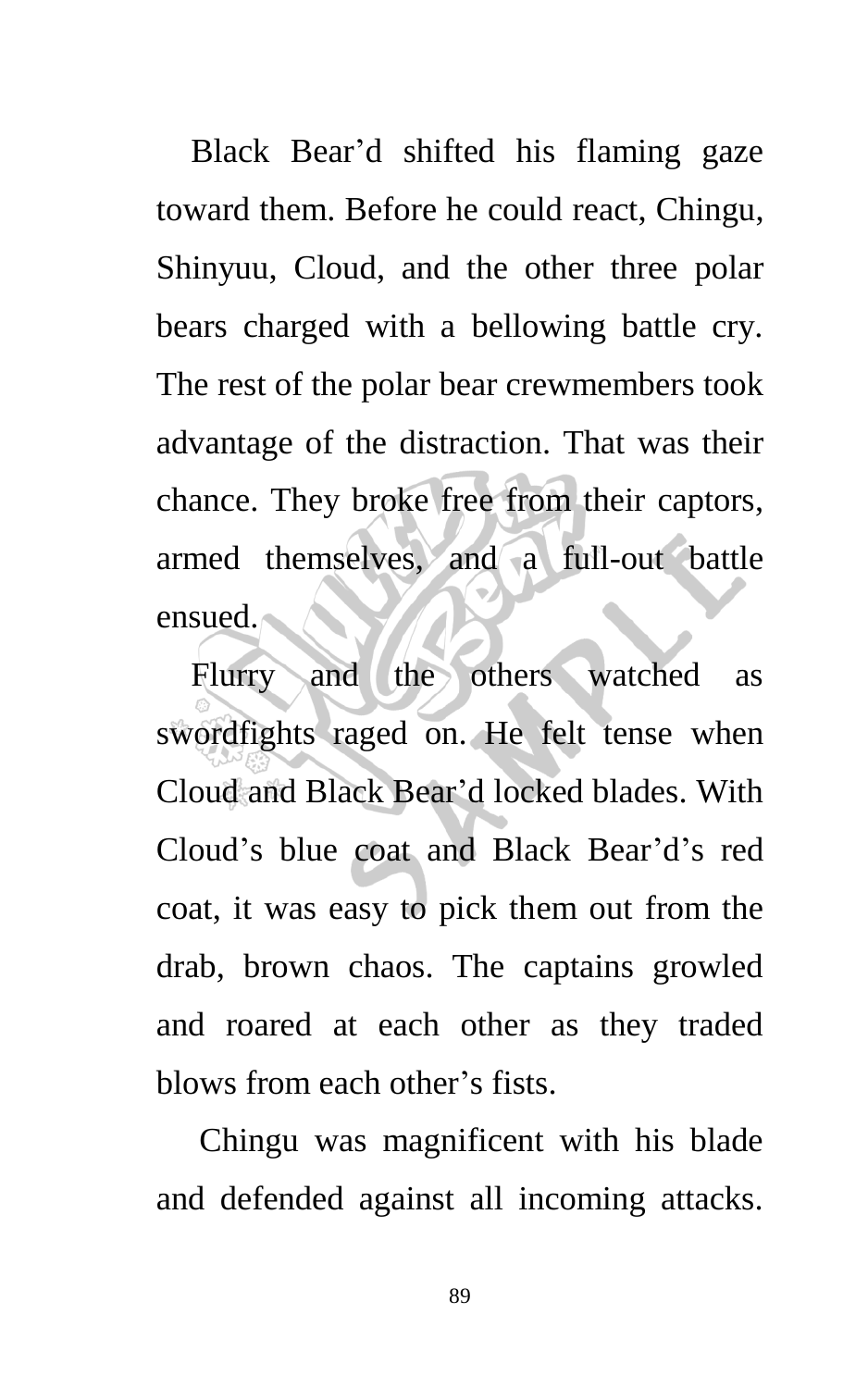Shinyuu still had not drawn his sword. In fact, Flurry had not observed Shinyuu take out his blade even once since they met. Shinyuu fought using his paws. He delivered punches, kicks, leg sweeps, arm bars, and grappled his enemies.

Flurry turned to Drizzle and asked, "Have you ever seen Shinyuu use his sword?"

"No. Why?" Drizzle replied.

"Oh, just wondering," Flurry answered.

Flurry, Drizzle, Noah, and Boaz watched the skirmish while Honja remained hidden beneath the bottom step. Caboose was inexplicably absent, yet again. He had a habit of slipping away without anyone ever noticing. When Flurry looked back at his friends, he was dismayed at the absence of his most loyal follower.

"Caboose? Caboose?" He asked the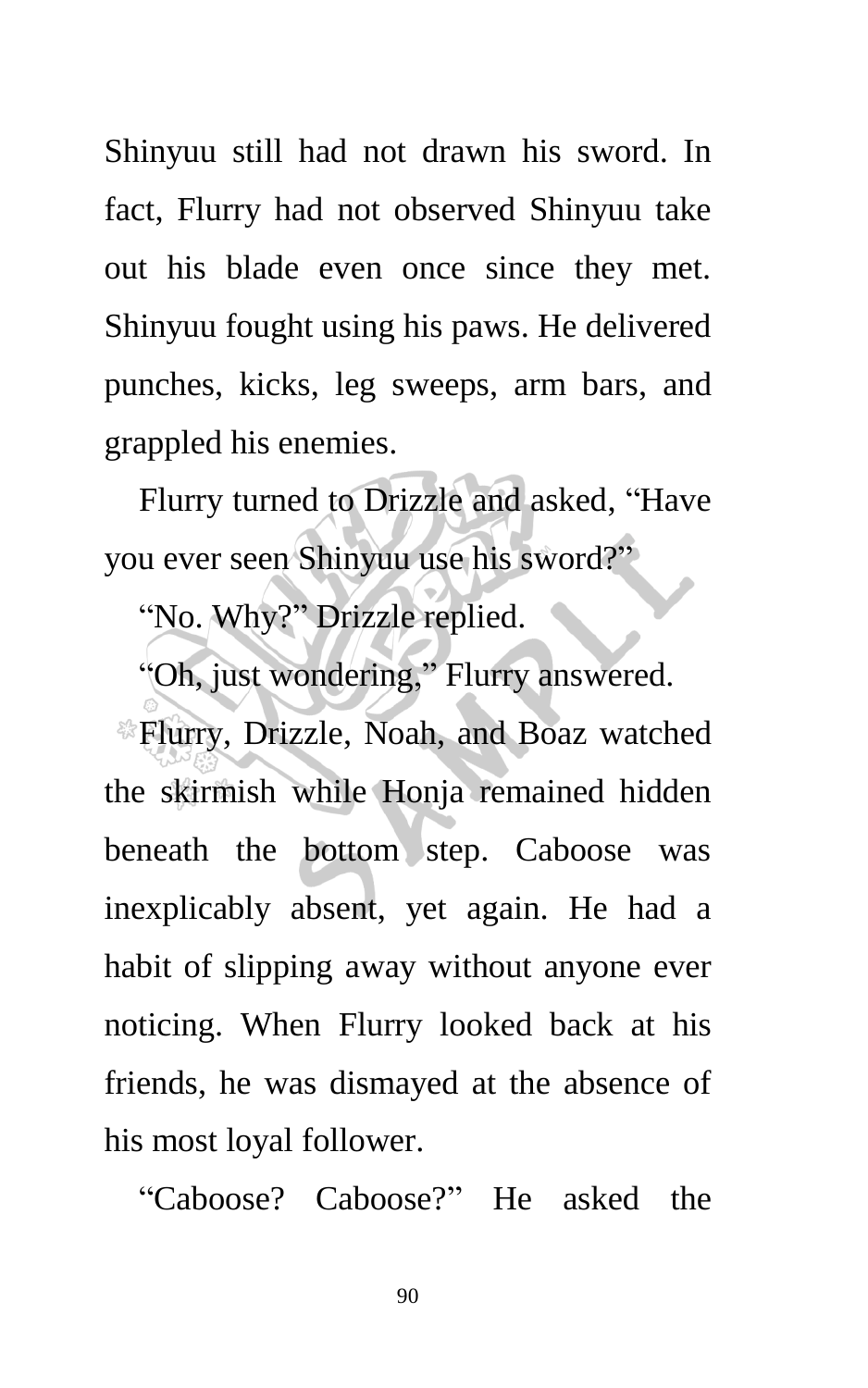others, "Have any of you seen Caboose?"

Noah shook his head and shrugged. The others answered, "No."

They scanned the area, but no trace of their plush polar bear could be found. The gang was immediately concerned and jumped to action. They quickly descended the flight of steps and looked around while they called out for their friend. "Caboose! Caboose! Where are you?"

"Oh, dear! I hope he's okay," Drizzle commented with genuine concern.

"He always does this," answered Flurry, equally concerned.

"We need to keep a closer eye on him," Boaz chimed in.

Noah pulled out a pair of binoculars, to indicate he was looking, before he put them back wherever he got them.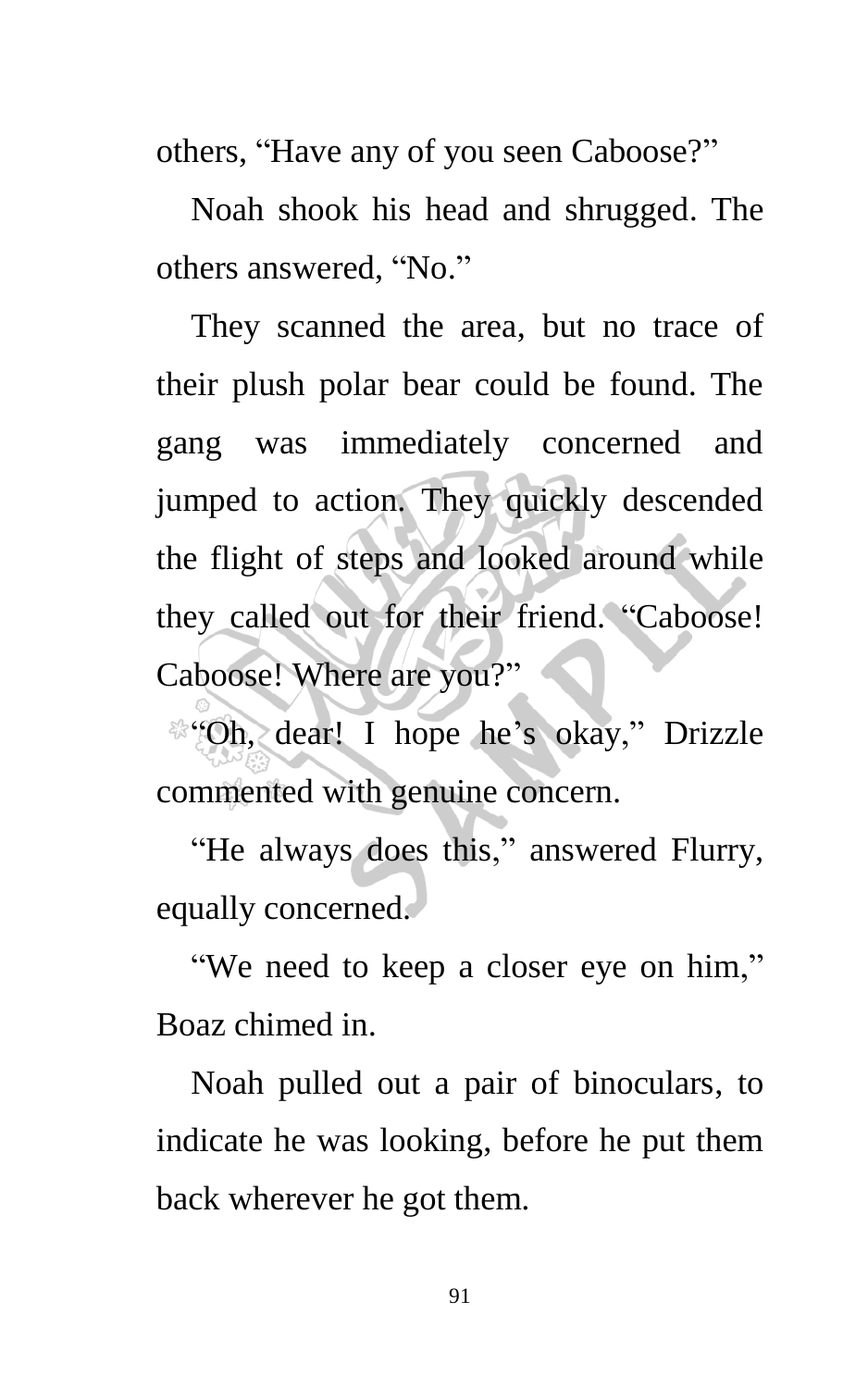"Whoa! Wait a minute! Did you guys just see that?" Boaz asked.

"What?" shouted Flurry and Drizzle in unison.

"Noah!" Boaz replied.

"We're looking for Caboose, silly!" Flurry answered.

"No! I mean, he keeps doing things that should be impossible," Boaz insisted with a frustrated tone of voice.

"What are you talking about?" Drizzle asked. "Are you seeing things?"

"Yeah, I'll have to agree with Drizzle. You're sounding kind of crazy," Flurry added.

"I'm not! I'm not! He had a pair of binoculars, and now he doesn't. Earlier today he had a rifle and a sword, back when we were prisoners. He's been doing this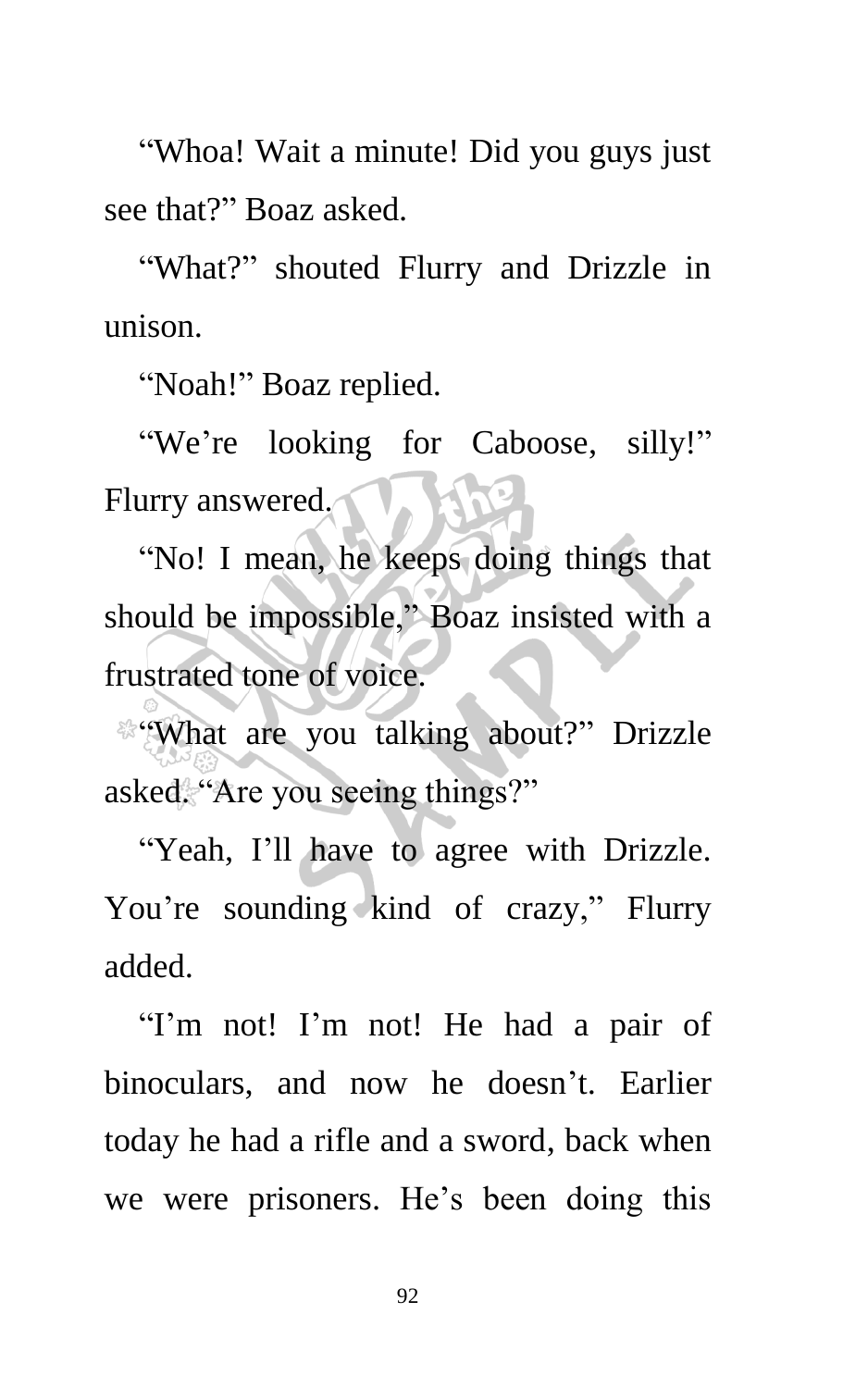stuff for months now! How's it that none of you ever notice it?"

"Okay, Boaz, you've had your fun. Now can we get back to looking for Caboose?" Flurry attempted to put an end to Boaz's crazy talk.

Boaz sighed and in an irritated tone replied, "Fine!"

The gang continued their hunt while up above the swordfight raged on. The fury between the two crews had grown into an all-consuming fire, filled with roaring, growling, clawing, and smashing.

"Come here, you little …" shouted a panther. He was Black Bear'd's first mate. The panther grew weary as he chased Shinyuu around the mast. The red panda was too quick. With the enemy's every punch or lunge with the sword, Shinyuu would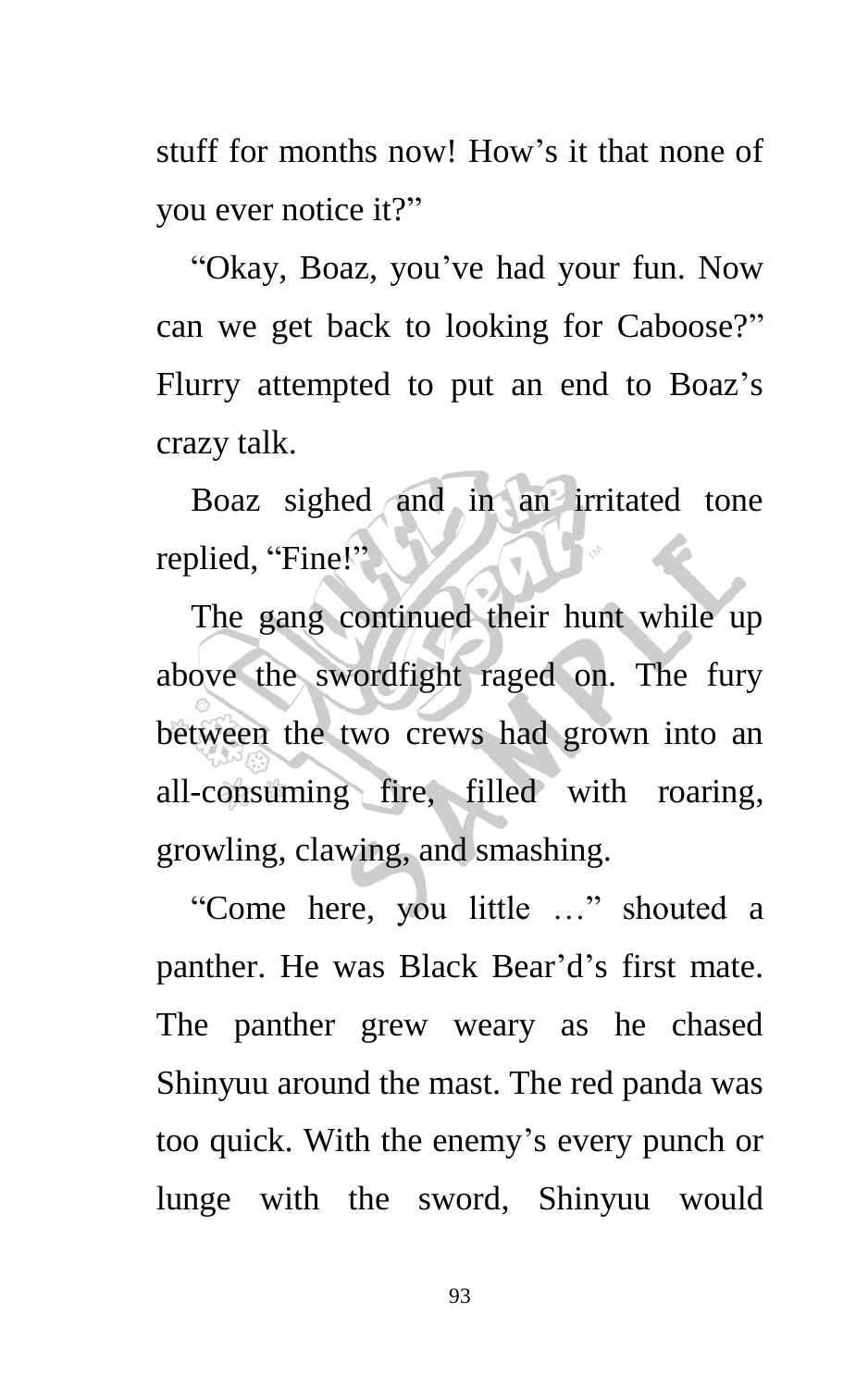counter, sidestep, or redirect his opponent. He truly knew paw-to-paw combat unlike any other.

Chingu was light on his feet and danced through his opponents like he was part of a ballet. Now, with his sword split into two halves, he deflected attacks from both sides. He did not even break a sweat as he dealt harshly with his attackers.

White Cloud and Black Bear'd continued to pummel each other. Their deep-seated hatred toward each other was set loose. Cloud had a long-standing hatred for the grizzly bear captain. Black Bear'd murdered Cloud's father long ago. The polar bear had been on a quest for revenge ever since.

The battle was clearly in Chingu and Shinyuu's favor, but for Cloud it was not so clear. At times it appeared that Cloud had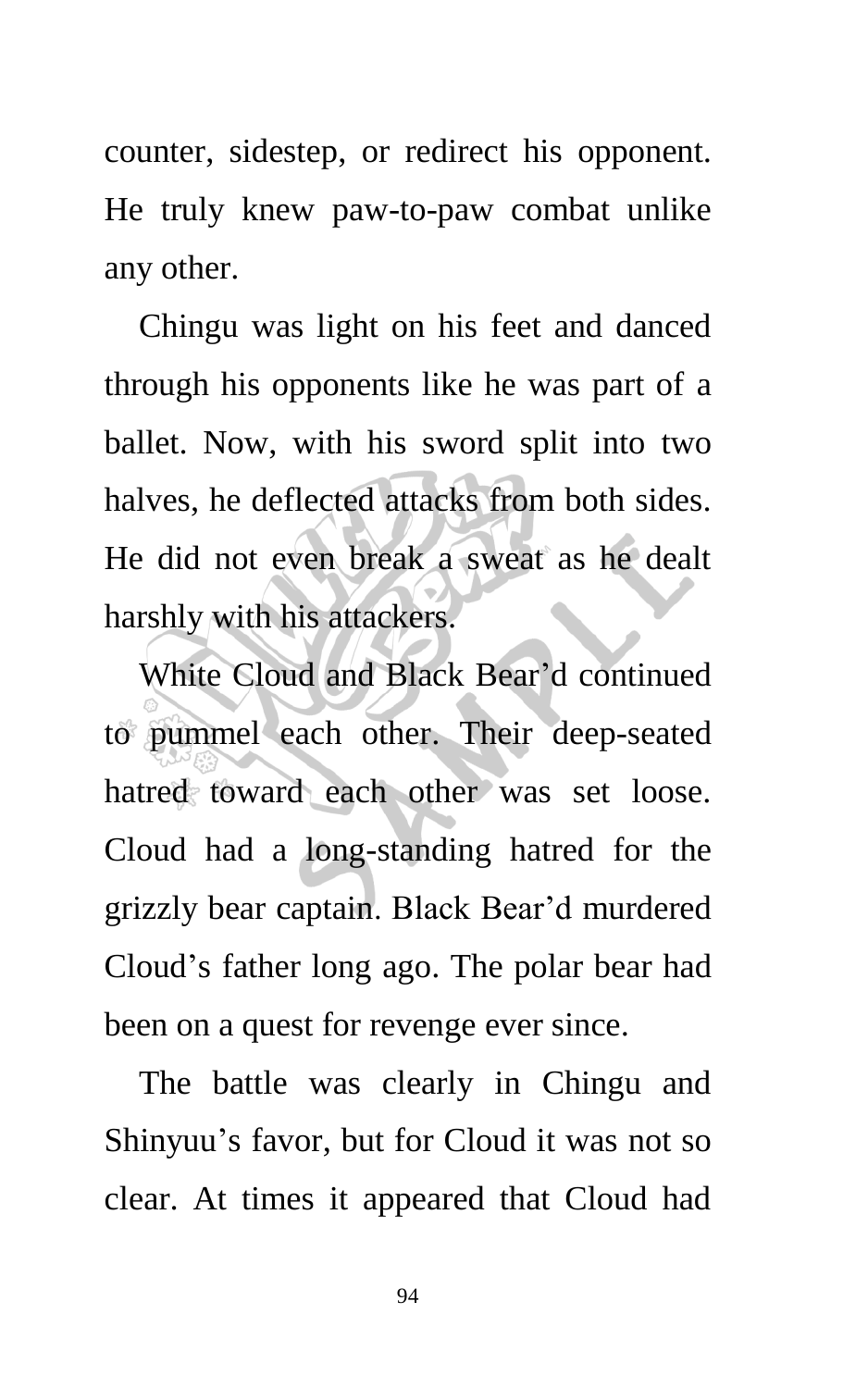the upper hand; at other times, Black Bear'd. One distraction could lead to the other's demise, and that was when Cloud made a mistake. A defeated groan filled the air. One of Cloud's crewmates had fallen by the sword. That split-second distraction allowed Black Bear'd to catch Cloud off guard. The grizzly punched Cloud in the face and swept his leg out from under him. The polar bear captain crashed down to the deck.

**Black Bear'd kicked the polar bear's** sword away and pointed the tip of his own weapon right in Cloud's face. "Well, this is how it ends," said the fiery-eyed grizzly.

Cloud looked up at his enemy and growled at him in anger. "This isn't over!"

"Oh, but it is!"

"Never!"

"You fail to realize that nobody can beat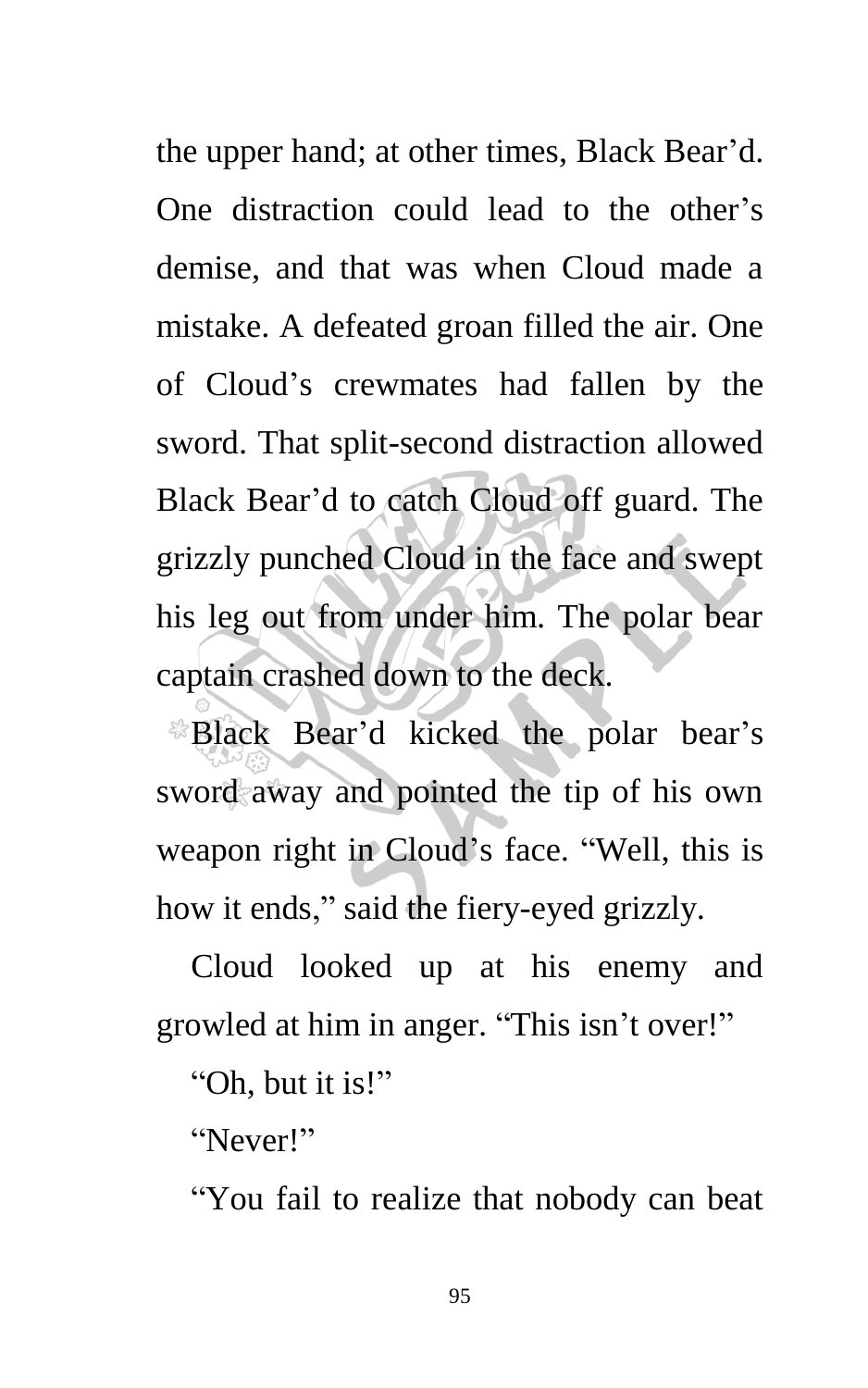me," bragged the evil bear.

"I'll get another chance; mark my words."

"Consider them marked." Black Bear'd raised his sword and prepared to deliver a death blow when his own distraction came.

*BOOM!* One of Black Bear'd's cannons fired. The evil pirate looked in the direction of the blast. Cloud grabbed Black Bear'd by the hem of his coat and threw him over the side of the ship into the raging waves below. *BOOM!* Another cannon fired. Smoke filled the air. The ship shook, and wooden debris flew every which way as the smaller ship was being blown to bits. *BOOM!* "What's going on?" White Cloud shouted.

Down below, the source of the cannon fire was quite evident. "Caboose, Stop! Caboose! Don't do that! Stop!" shouted the others.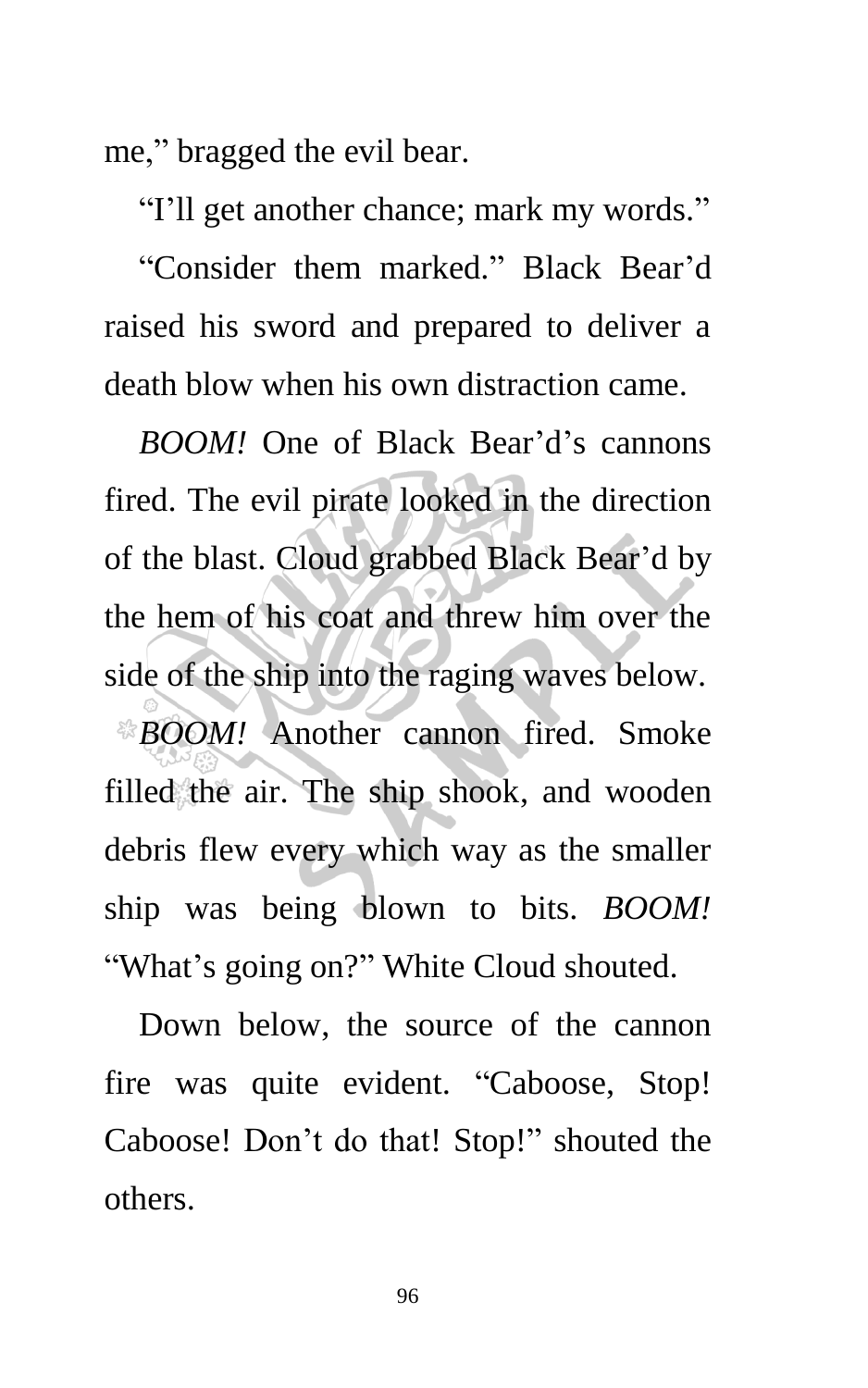Caboose had found a flaming stick. He was fascinated with the way it made sparkles when he touched it to the tiny ropes he kept finding all over the place. He believed it was some kind of light show, and he enjoyed every moment of it. Caboose went around to all of the cannons to see the sparkles. The loud booms were like fireworks to him.

Noah held up an eight-sided red sign with the word STOP on it and waved it back and forth. Boaz glanced over at Noah and did a double-take.

"Where did you get that?" Boaz asked the tall, slender lion. Noah shrugged and acted like he giggled. Boaz climbed up some crates, grabbed one side of the stop sign, and hollered to the others, "Guys! Look! I'm not crazy! Noah has a stop sign! This isn't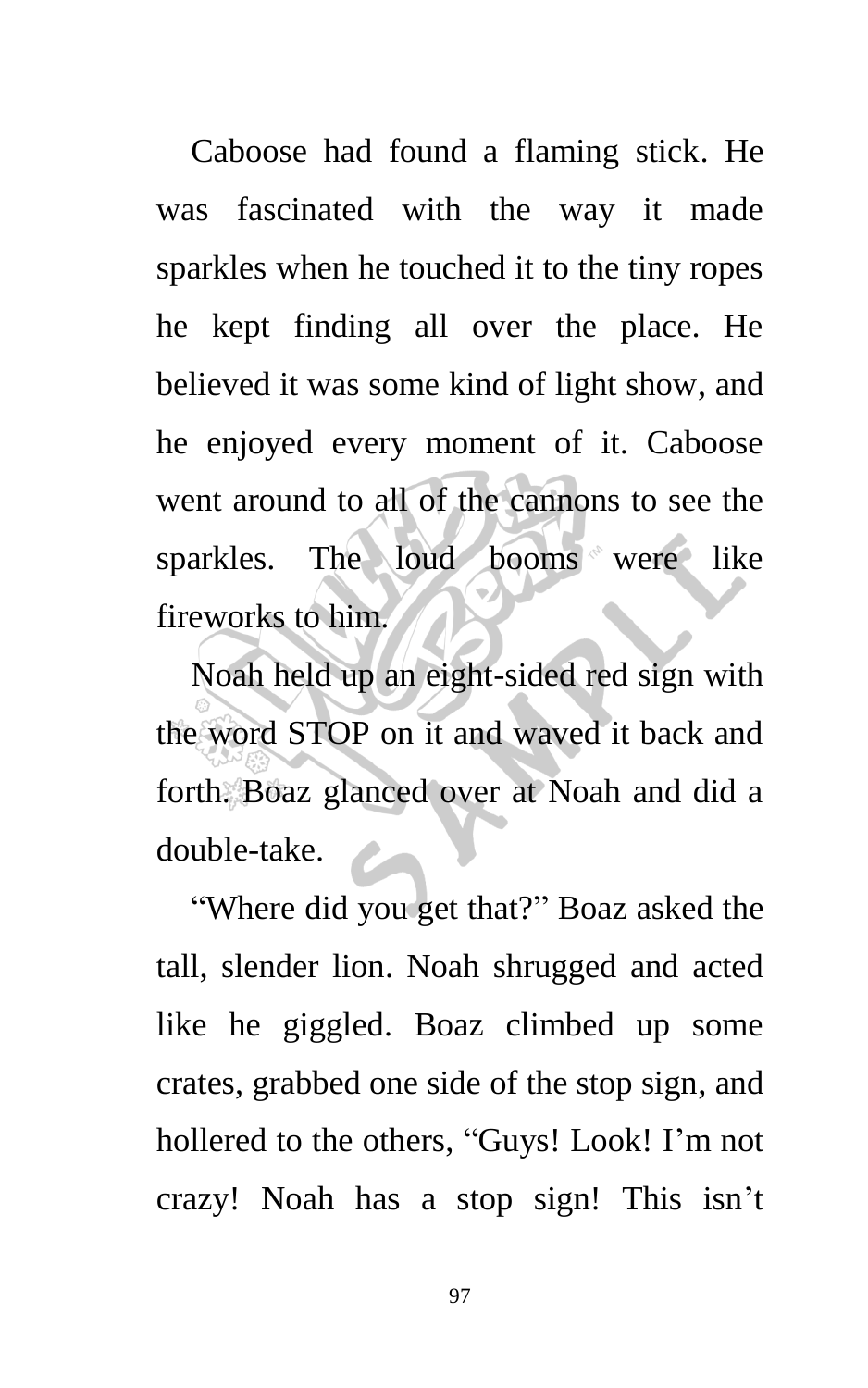possible!"

Noah ripped the sign away and stashed it before the others looked. Annoyed, Flurry replied, "Boaz, this isn't the time!" Flurry turned back to Caboose and continued to call out to him.

Boaz flopped down on the crate. He felt discouraged. Boaz looked over and saw Honja, partially hidden behind a distant barrel. "You saw it, didn't you?" Honja nodded his head in agreement. "Finally, somebody who doesn't think I'm crazy," Boaz grunted to himself.

At the sight of Flurry, Caboose hustled toward him. He wanted to show his pal what a great toy he had discovered. As Caboose ran with the stick in his mouth, he inadvertently lit other things on fire.

"Stop, Caboose! Stop!" shouted Flurry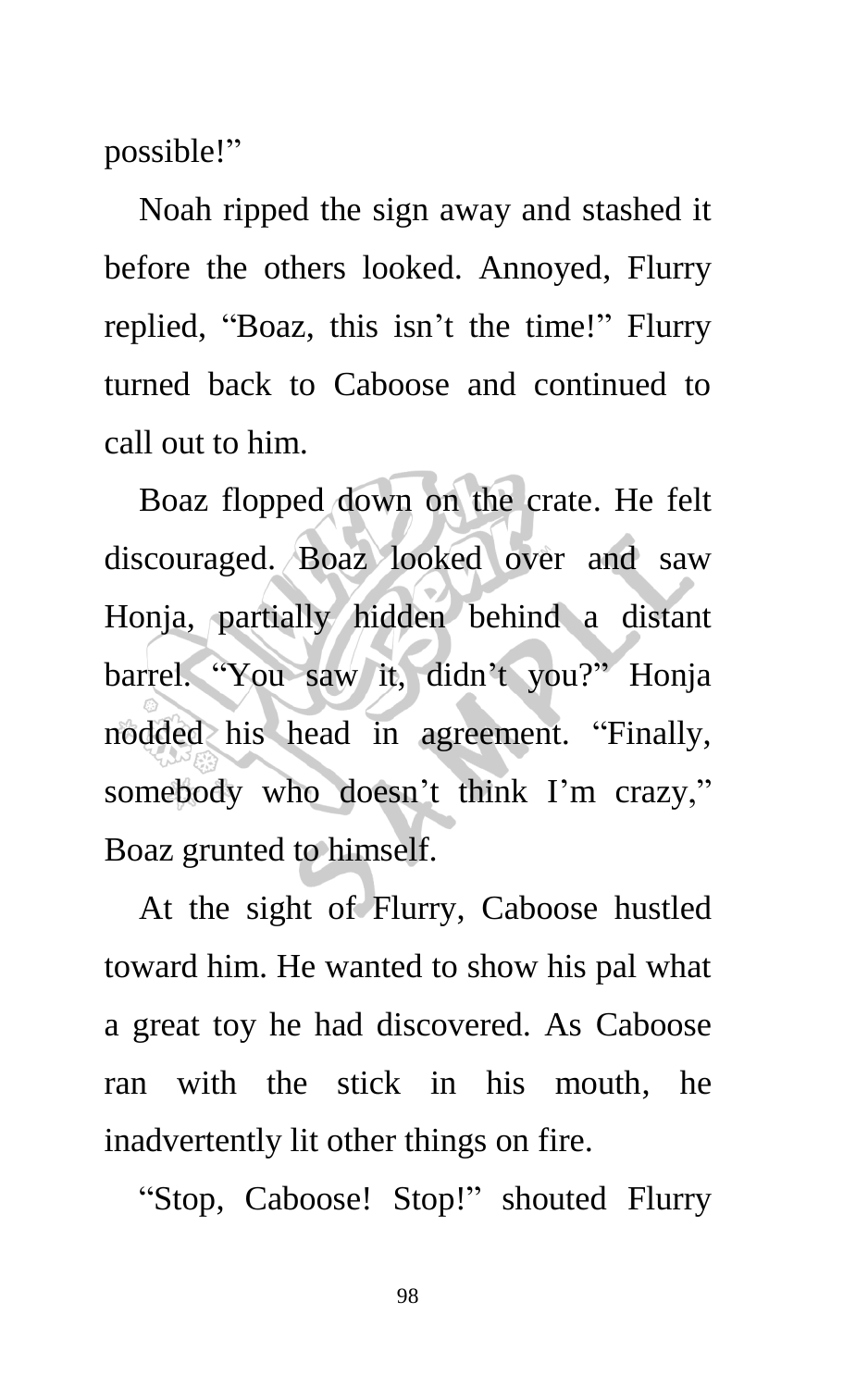and the others.

"Caboose, put it down!" Drizzle bellowed. He rushed over and stamped out the mini-fires while he kept his paws over his ears – which he had been doing the entire time. Drizzle hated loud noise. In fact, he hated busy environments, too. So his adventure was more than he bargained for. He desperately wanted to hide himself away in a crate or something.

Caboose came to a screeching halt and dropped the piece of wood. "What? It makes sparkles! See, Flurry?"

"Yes, yes, I see it," Flurry quickly responded with obvious anxiety in his tone.

All of them tried to calm down and get their breath back. They were exhausted from their attempt to chase the little fellow down.

Boaz panted heavily. "Guys, remind me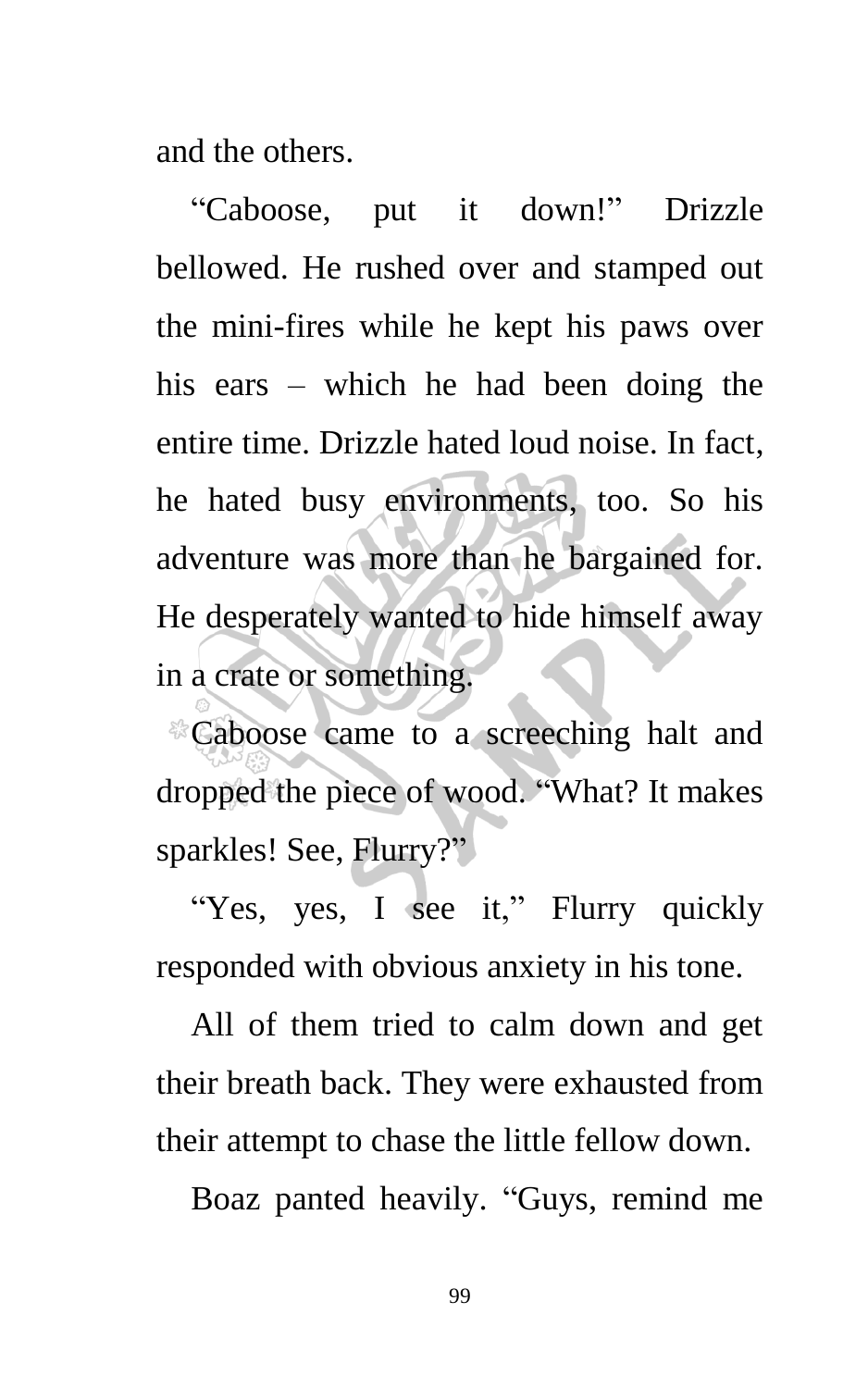to start exercising if we get out of this alive," said the lion cub.

"Surely nobody noticed that, right? Right?" Flurry asked optimistically.

"Are you kidding me?" Drizzle loudly exclaimed. "Of course they noticed! That ship is sinking as we speak!" Drizzle leaned against the wall, rubbed his head, and groaned. "Man, do I have a headache!"

"I'm sure it'll be fine," Flurry replied uneasily.

"Maybe if I can get away from all of this noise," answered Drizzle.

"Not you! I mean the ship," Flurry responded.

"If by 'fine' you mean sunk beneath the ocean … then yeah, it'll be fine," came Boaz's sarcastic remark.

"This changes our plans. We can't keep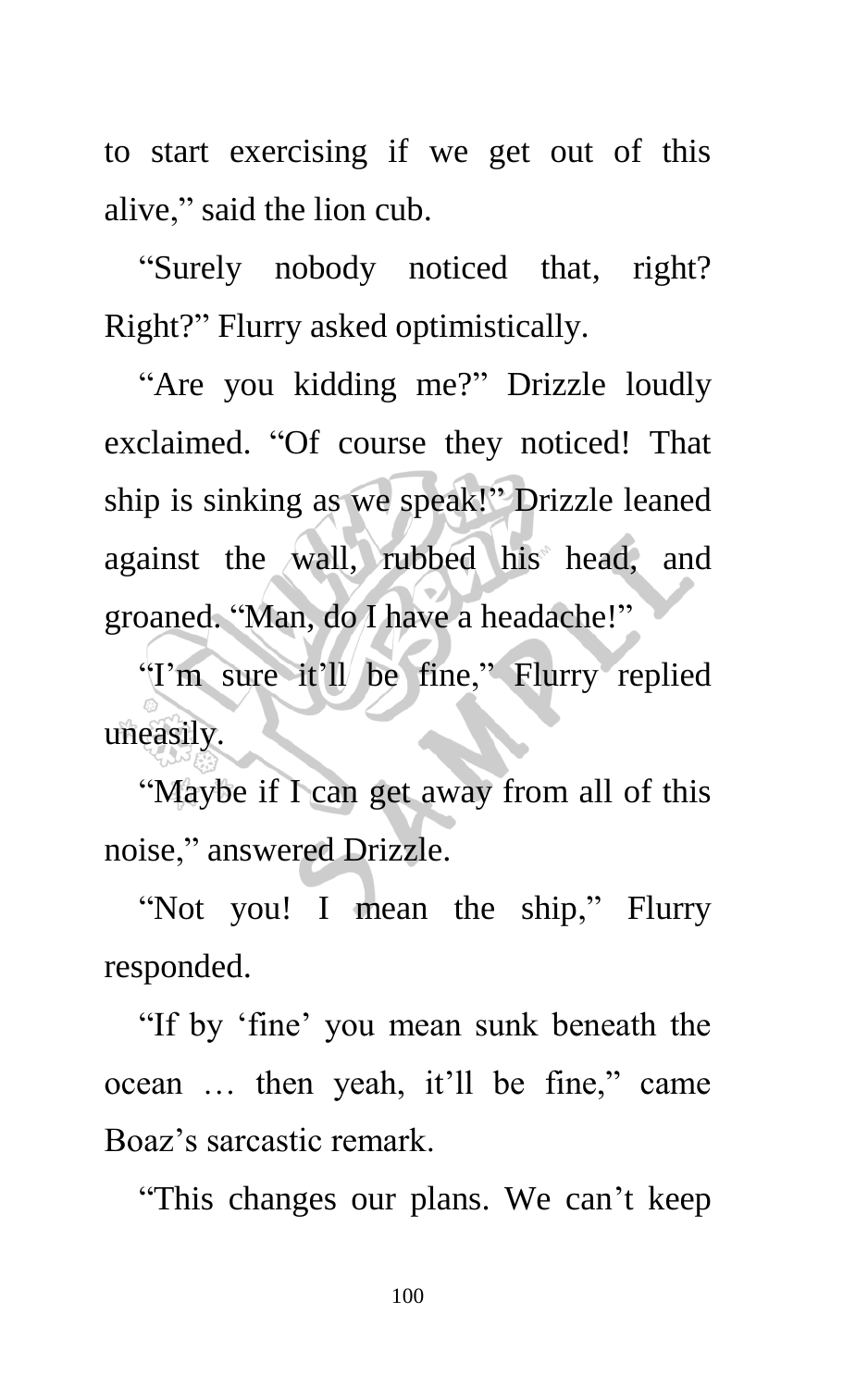the prisoners here. What should we do now?" Drizzle asked himself out loud.

Noah ran up to a board, grabbed it, and laid it at an angle against a barrel of gunpowder. He then walked across the plank, acted like he was holding his nose, and jumped off.

"What's he doing?" asked Boaz.

"Swimming!" shouted Caboose. "Can we go swimming?"

"That's it!" Drizzle shouted. "We throw everyone off of the ship!" Drizzle did not waste any time. He ran off faster than anyone could react.

"Seemed fairly obvious to me," Flurry commented.

Boaz shouted, "I swear! It's like I'm not even here!"

In a moment of sarcasm, Flurry turned to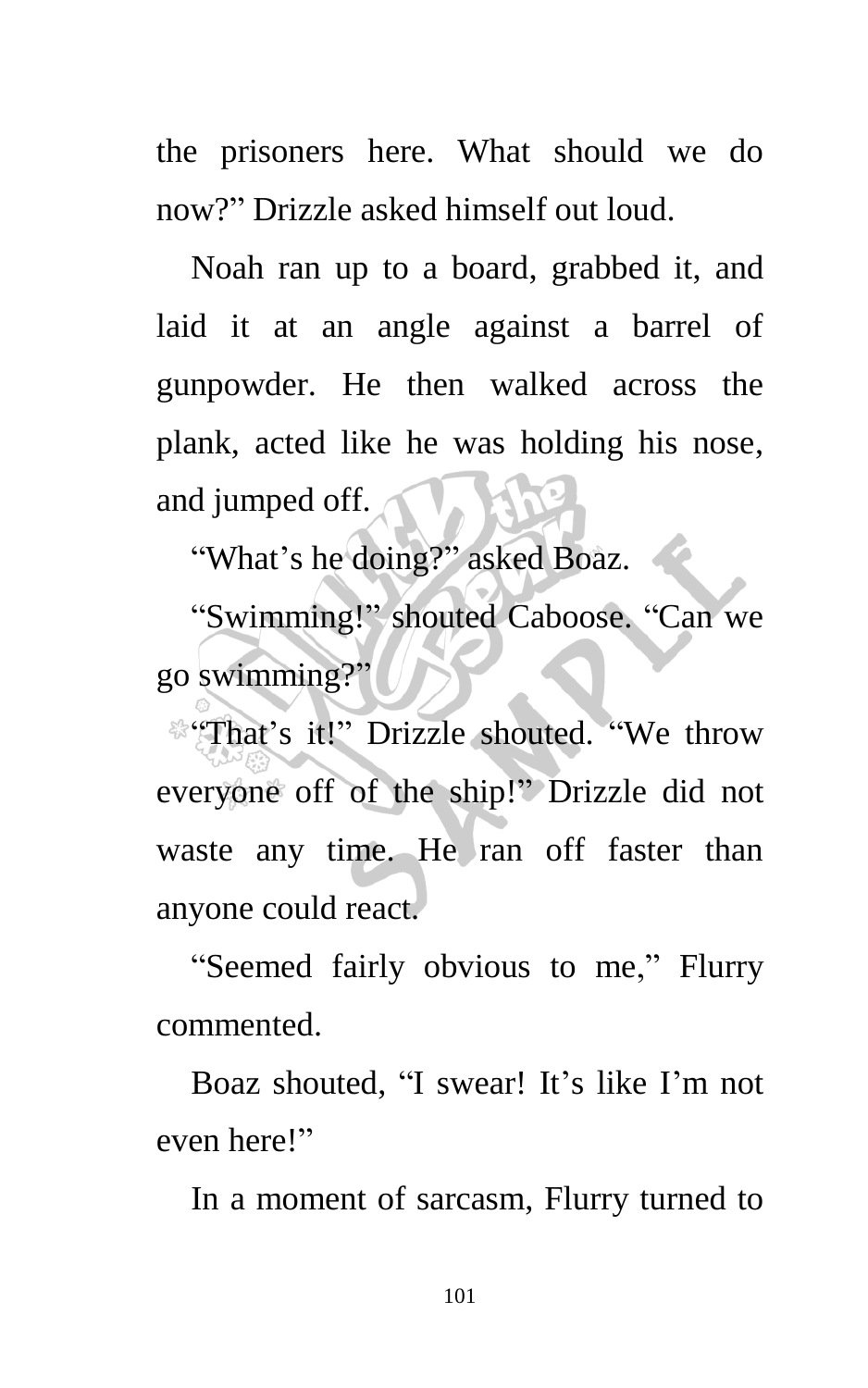Boaz and said, "What did you see? A shark?" Flurry giggled to himself. Boaz huffed, crossed his arms, and looked away.

On the main deck of the Arctos, the two crews continued to battle. They did not have time to worry about the sinking vessel on the starboard side. Drizzle ran up to Chingu, but one of the coyote pirates swung at him. Drizzle pulled his sword to deflect the incoming blade, and he shouted to his friend. "Chingu, throw them overboard! Let's finish this and steal the ship!"

Chingu smiled and nodded. One-by-one, their enemies went for a swim. In a moment, the ship was theirs.

"Hurray!" shouted Flurry and the gang as they ran out onto the main deck. Honja hid under a fallen pirate hat. He was only willing to peek out from time-to-time.